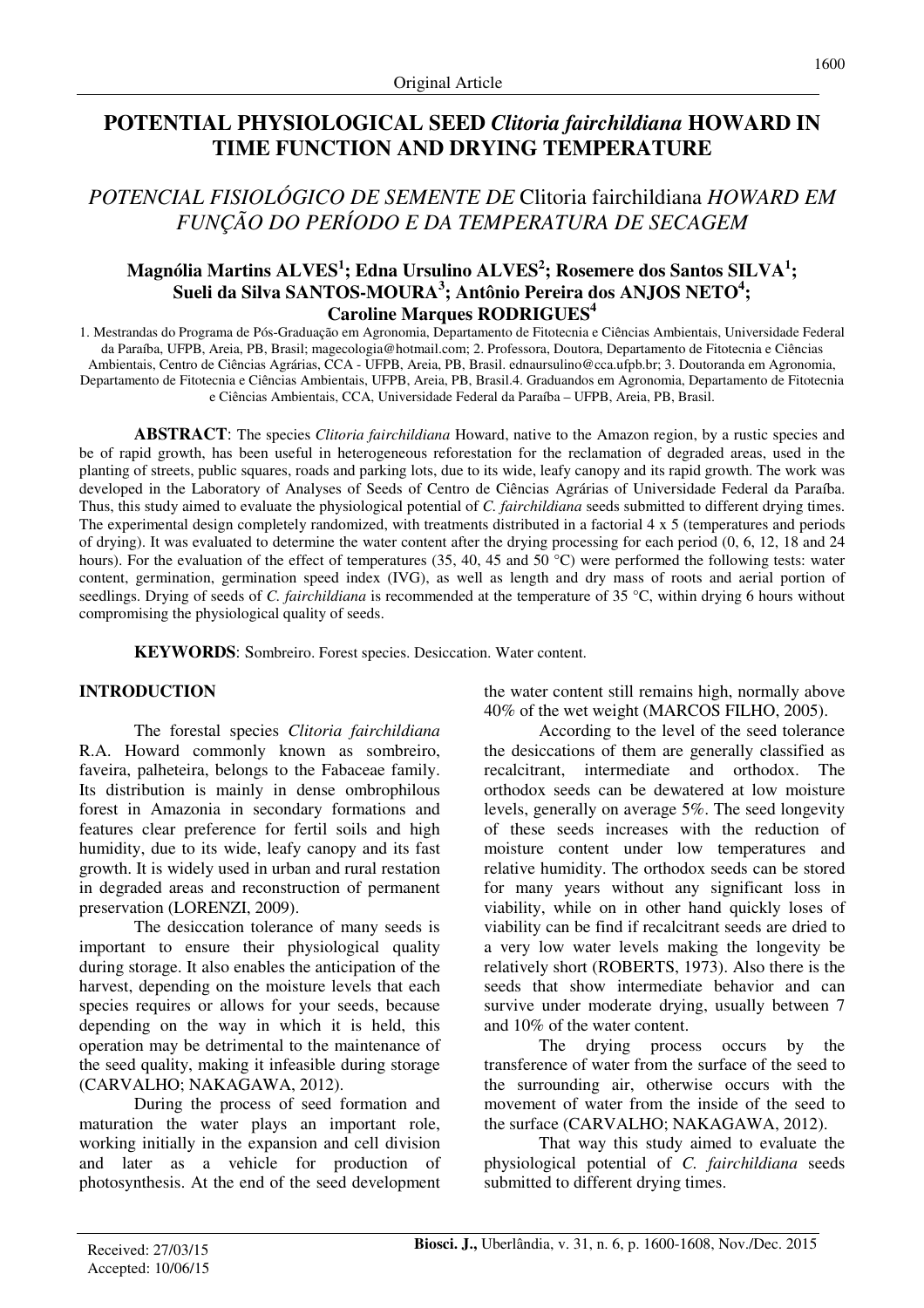### **MATERIAL AND METHODS**

The present study was conducted at the Laboratório de Análise de Sementes (LAS) from the Departamento de Fitotecnia e Ciências Ambientais of the Universidade Federal da Paraíba, in Areia, PB.

The fruits of *C. fairchildiana* were collected directly from trees matrices, with a minimum distance of 20 meters between them, and forwarded to the laboratory for processing through manual threshing of pods for withdrawal of seeds, which the ones that were badly formed, and with damage were eliminated. The seeds before being used for the evaluations were treated with the fungicide Captan® at the concentration of 240 g to 100  $\text{Kg}^{-1}$  of seeds.

After processing, four replicates of 25 seeds were removed and placed to germinate in paper roll of germination type test (the zero period without drying). The treatments with different levels of water were obtained by drying the seeds in the oven (at the temperatures of 35, 40, 45 and 50  $^{\circ}$ C) for four periods of six hours. The samples were dried were taken for determination of water content, germination, germination speed index, first count of germination, length and dry mass of seedlings.

Water content was determined before and after each drying period using a four repetition of 10 seeds for each drying period by the method of oven at  $105 \pm 3$ °C for 12 h, following the recommendations of (BRASIL, 2009).

Germination was conducted in a germination test paper moistened with distilled water the amount equivalent of 3.0 times the weight of the paper. The seeds were distributed on a double sheet of paper and covered by a single one, in four repetitions of 25 seeds. Subsequently were made rolls and put in plastic bags, which were placed in germination type *Biochemical Oxigen Demand*  (B.O.D.) at a temperature of 30 °C. The count of seedlings was performed on 9 day after installation of the experiment, the criteria used for ratings was the normal seedling, the ones that showed previously root and epicotyl.

For determining the germination speed index it was made daily counts of normal seedlings, at the same time, whose index has been calculated according to the Maguire formula (1962).

The length and seedling dry mass at the end of the emergency and germination test was measured previously the normal seedlings evaluating with the help of a graduated ruler and the results were expressed as centimeter per seedling. Immediately after the measurements the normal Nakagawa (1999). The statistical design was completely randomized with the treatments distributed in a 5 x 4 factorial scheme, represented by five drying periods  $(0, 6, 12, 18, 24, h)$  and 4 temperatures  $(35, 40, 45, 40)$  °C), at four repetitions. The data was subjected to analysis of variance and polynomial regression by means with the *software* SISVAR version 4.6. for Windows.

### **RESULTS AND DISCUSSION**

The water content of seeds of *C. fairchildiana* decreased continuously over the period tested independently of the temperatures tested. It was verified that when the seed dispersion was found with a water content of around 23% in both the temperature from this point there was a reduction (9%) for the seeds exposed at a temperature of 50  $\degree$ C (Figure 1). According to Oliveira et al. (2006) seeds are hydroscopic sensitive and have the ability to absorb, yield and even retain water and its moisture content is mainly influenced by the relative humidity and temperature of the air. The initial moisture content of the quixabeira's seeds (*Bumelia obtusifolia* Roem et Schult.) was 25%, which reduced to approximately 5% in 24 h at a greenhouse environment. However when dried in a laboratory environment the moistore content found was 10%, then decreased to 8% after 48 h of drying (NASCIMENTO, 2013). The water content of jenipapo's seeds (*Genipa americana* L.) 36 h of drying was around 30% of water content in a laboratory and environment roof condition, according to Oliveira et al. (2011). Carvalho and Nakagawa (2012) said that increasing water content help increase the temperature of the seed in due to the respiratory processes and higher microorganisms activity.

The highest percentage of *C. fairchildiana* seeds germination achieved the maximum at the temperature of 45 °C reaching values (95%) within 12 h and then starting to decline to 76% in 24 h after drying. The temperatures 35 and 40 °C it did not fit the polynomial regression model, with averages of 95 and 96%, respectively, when the seeds were subjected at a temperature of 50 °C continuously decreased throughout the drying period, the maximum percentage (91%) of germination were achieved with 6 h of drying, and then began to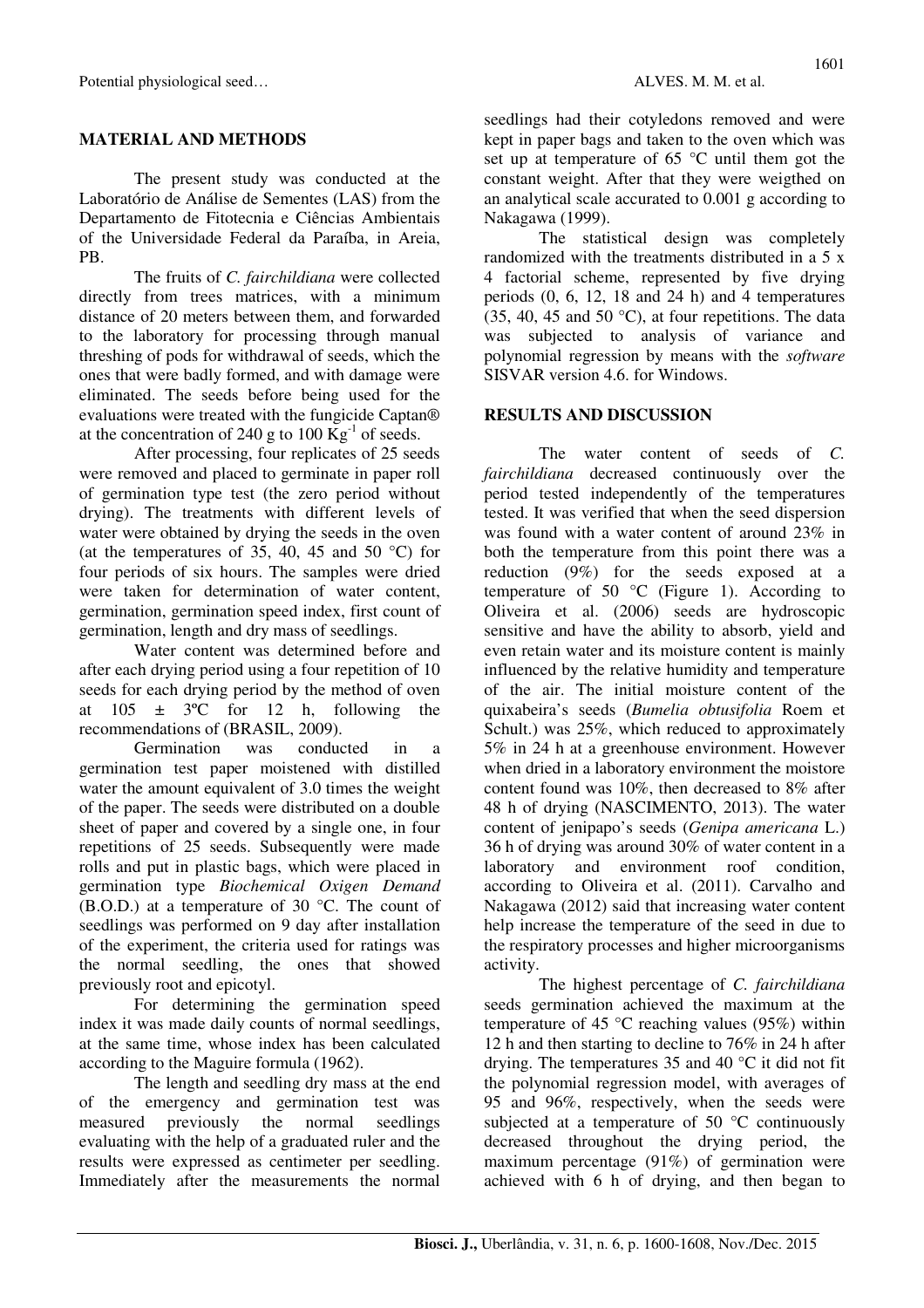reduce to values of 66% after 24 h of drying. However, the seeds of sucupira (*Bowdichia virgilioides* Kunth.) that were freshly harvested showed 10.63% humidity (MATHEUS et al., 2009). A study was conducted with seeds of ipê amarelo (*Tabebuia chrysotricha* (Mart. ex A. DC.) Standl.) found that the water content was acceptable in seeds stored at 20 °C with water levels of 13.6% and 11.9% for 60 and 120 days, respectively Martins et al. (2009). Santos et al. (2010) found that seeds of mangaba (*Hancornia speciosa* Gomes) are sensitive to drying in high temperature locations, particularly when the period is extended, resulting in a fast loss germination. According to Oliveira et al. (2011) studying the quality of seeds of jenipapo (*Genipa americana* L.) found that drying favored the emergency percentage in lab environment with (92%) during the period of 12 h of drying.



**Figure 1.** Seed water content of seeds of *Clitoria fairchildiana* submitted to different drying periods and temperatures.



Drying periods (hours)

**Figure 2.** Germination of seeds of *Clitoria fairchildiana* submitted to different drying periods and temperatures.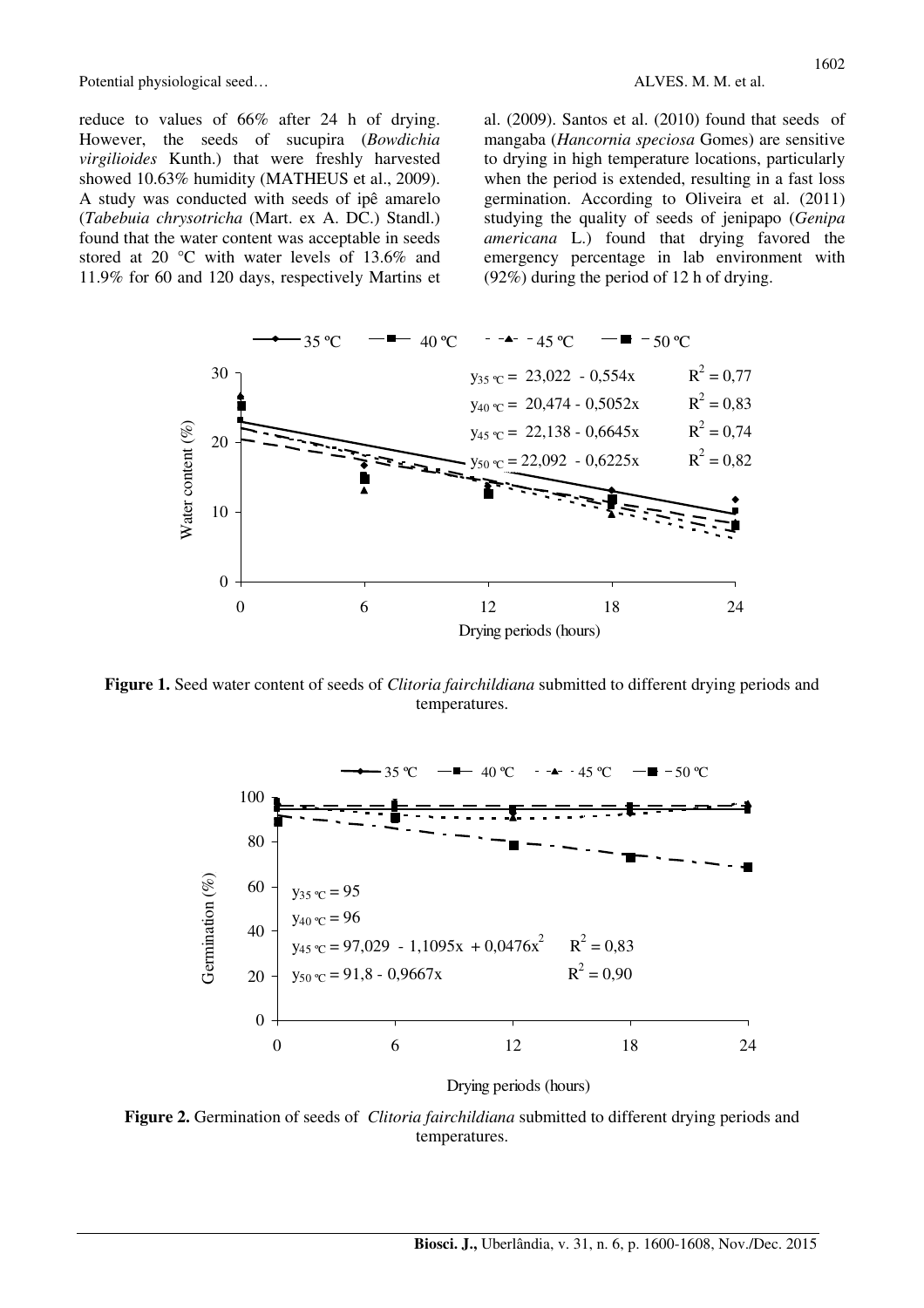When evaluating the data on the first count, it appears that the data did not fit the polynomial regression models when the seeds were subjected to drying at temperatures of 35, 40 and 45  $\degree$ C, averaging results of 90, 83 and 82% for the first count of germination. However, for those dried at 50 °C the first count of germination decreased as increased drying time (Figure 3).This test indirectly evaluates the speed of germination, and a high percentage of germination in the first count means that some seeds germinated more rapidly than the other (NAKAGAWA, 1999). Therefore, one can see that the seeds are sensitive to lost of water, and it has likely caused damage to vital tissues such as the embryo, which dramatically reduces the germination of seeds after drying periods. Similar to what was presented in this study, the drying was also damaging to the seeds of other species as an example the species of mangaba (*Hancornia speciosa* Gomes) whose the drying period reduced the seed germination (BARROS et al., 2010). The percentage of seedlings in the first count of emergency was 67% after the first 4 h, after that period a significant decrease has occurred and, at 144 h the percentages of emergence of seedlings were nulls (OLIVEIRA et al., 2011).



**Figure 3.** First seed germination of seeds of *Clitoria fairchildiana* submitted to different drying periods and temperatures.

For seed germination speed index of (IVG) *C. fairchildiana*, depending on the different drying temperatures, it was affected by the drying temperature of 35 and 40 °C did not adjusted to the polynomial regression model with mean of 2.56 and 2.5 respectively. The temperature of 45 °C favored highest values (12.33) was recorded after 0h, (witness). The temperature of 50 °C did not favored the (IVG), which decreasing linearly as the drying period increased (Figure 4). The force of the seeds is the reflection of a set of characteristics that determine its physiological potential, being recognized as a variable that indicate lots with greater or lesser likelihood of success after sowing in the field or during storage in different environmental conditions (MARCOS FILHO, 2005). For Oliveira et al. (2011) evaluating the jenipapo (*Genipa americana* L.) observed that the seeds can be dried in greenhouse environment (33 °C and 70%) during 12 h and in the laboratory (28 °C and 75%) for up to 48 h without compromising the physiological quality of the same. The germination speed index of quixabeira in the greenhouse (*Bumelia obtusifolia* Roem et Schult.) environment was higher than in the lab environment, in periods of 24 and 120 h (NASCIMENTO, 2013).

The root growth of seedlings of *C. fairchildiana* (Figure 5) was also affected by the drying period, evidenced in the germination, first count and germination speed index. The greatest length of primary roots achieved values of 13.58 cm after drying for 12 h, and reducing to 8.72 cm in 24 h of drying time at the temperature of 35 °C. When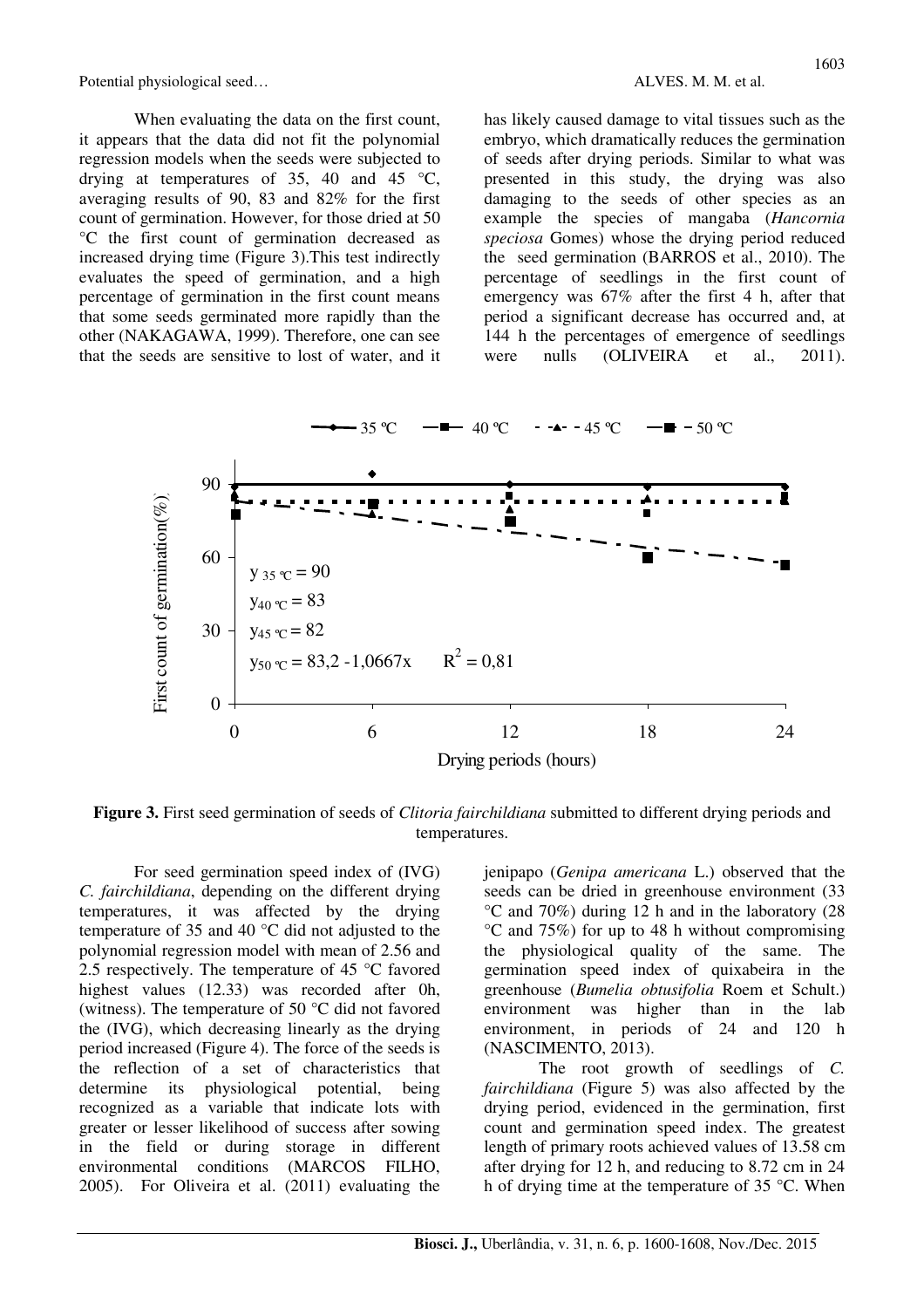the seeds were put to dry at temperatures of 40 to 45 °C there was no adjustment to any polynomial regression model, whose average was 11.53 and 10.99 cm respectively. However, when the seeds were placed to dry at 50 °C, there is a reduction in root length of 7.5 cm to 12 cm within 24 h of

drying. The results obtained can be seen that the

seeds of this species are sensitive to desiccation, probably committed the seeds tissues, which is mainly reserve, resulting in lower transfer to the seedling growth (CARDOSO et al., 2015).



Drying periods (hours)

**Figure 4.** Germination speed index of seedlings of *Clitoria fairchildiana* submitted to different drying periods and temperatures.



**Figure 5.** Primary root length of seedlings of *Clitoria fairchildiana* submitted to different drying periods and temperatures.

The length of the seedlings aerial part derived from seeds of *C. fairchildiana* submitted to different periods of drying (Figure 6) initially there

was an increase in shoot length (8.67 cm), at 35 °C and decreased to (4.64 cm) after 14 h of drying, while in the temperature of 40 °C was achieved a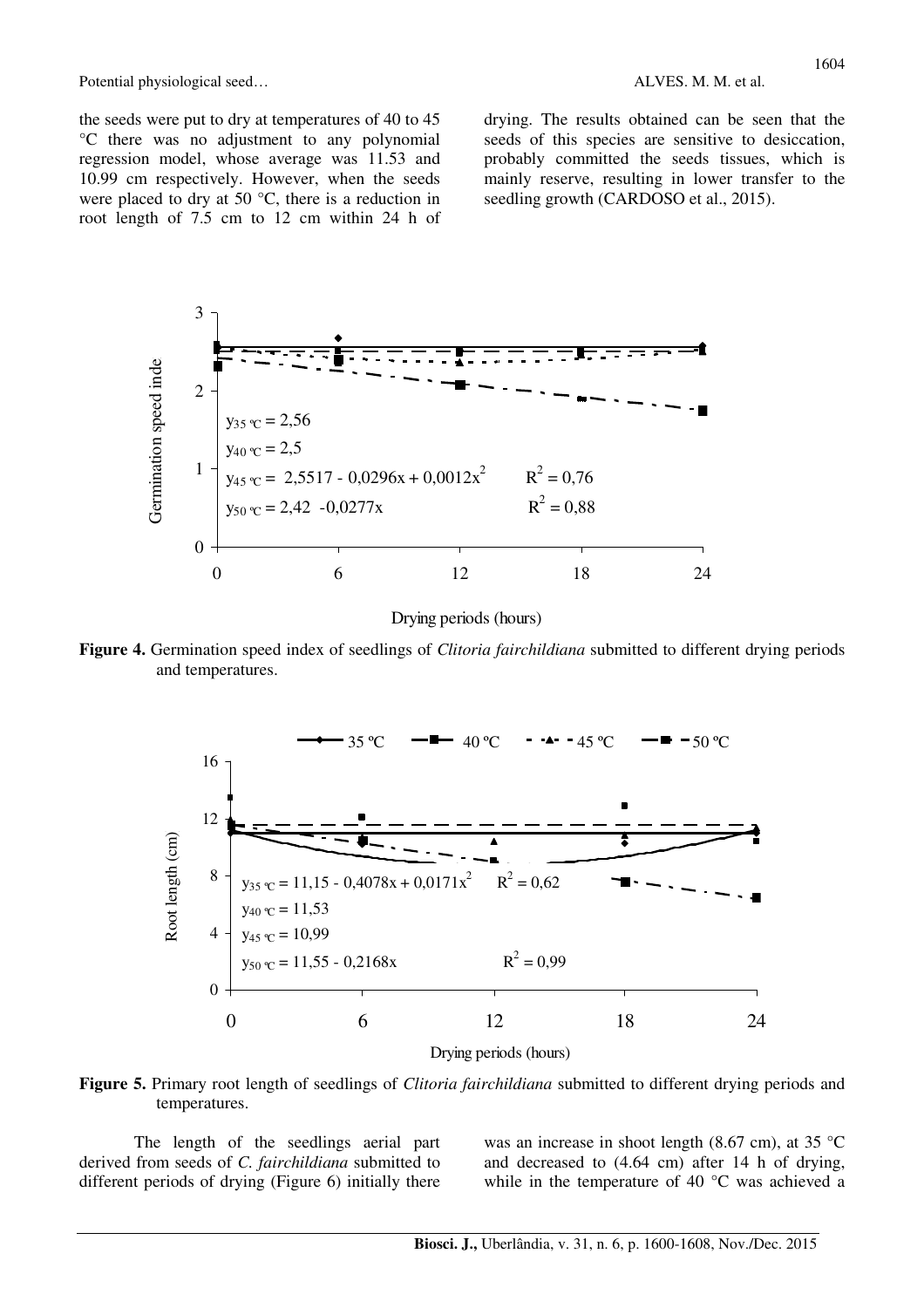length (6.68 cm) after 6 h of drying. At the temperature of 45 °C, when the seeds dried for 13 h obtained (5.22 cm) of shoot length. About the 50 °C, the length of aerial parts linearly reduced as it was prolonged the period of drying. For the shoot length of mangaba (*Hancornia speciosa* Gomes) seedlings grown from seeds subjected to different periods of drying initially there was an increase in shoot length (4,96 cm), corresponding to 56 h of drying; after this period there was a reduction in the size of seedlings, reaching approximately 144 h values of 3.5 cm (SANTOS et al., 2010). The length of the seedlings of jenipapo (*Genipa Americana* L.) can be subjected to drying in lab environment for up to 31 h, while in the greenhouse environment until 12 h (OLIVEIRA et al., 2011).



Drying periods (hours)

**Figure 6.** Length of the aerial part of seedlings of *Clitoria fairchildiana s*ubmitted to different drying periods and temperatures.

Figure 7 shows that the results for dry matter content of *Clitoria fairchildiana* seedling roots at the temperature of 35 °C showed the highest content of root dry weight with 0.0333 g. At temperatures of 40 and 45 °C it did not fit the polynomial regression model, averaging values of 0.0242 and 0.0243 g respectively. At 50  $^{\circ}$ C after 24 h of drying the highest content was 0.0182 g.

The behavior of seeds can be considered as a result of the natural selection process that they are embedded in the environment, in accordance with the environmental conditions of the regions of origin of the species (MARCOS FILHO, 2005). The dry matter content of seedlings from seeds of ameixa-do-pará (*Bunchosia armênica* Cav.) plantlets were tolerant to desiccation for a period greater than 12 h (SILVA et al., 2012).

As observed previously in the emergence tests, seedling length and mass results of the aboveground part of seedlings (Figure 8) decreased similarly over the period of drying. Thus, it was found that drying for a period of 6 h was responsible for a maximum dry matter content (0.0766 g) at 35 °C. When the seeds were submitted to 40 °C it was not adjusted to the regression model with mean  $(0.0777 \text{ g})$ , but at a temperature of 45 °C it was found that the greatest shoot dry weight of seedling at 6 h of drying. At the temperature of 50 °C the values decreased linearly when was increased the drying time. The mass of the dry matter of seedlings was found that the seeds of jenipapo (*Genipa Americana* L.) may be exposed to drying, in the laboratory for 43 h, while those subjected to drying in greenhouse reduced drastically after 12 h (OLIVEIRA et al., 2011).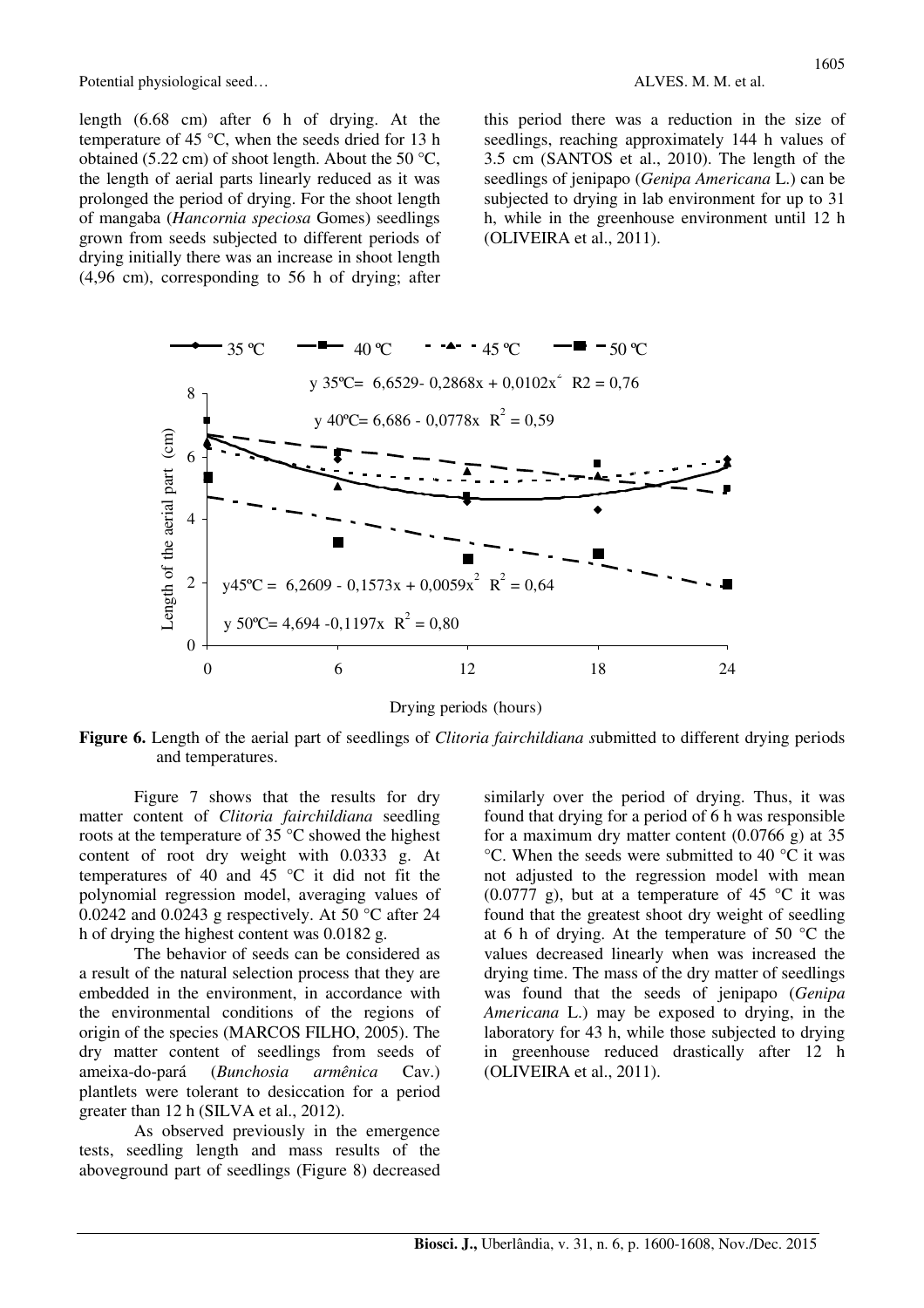

Drying periods (hours)

**Figure 7.** Root dry mass of seedlings of *Clitoria fairchildiana* submitted to different drying periods and temperatures.



**Figure 8.** Aboveground dry weight of seedlings of *Clitoria fairchildiana* submitted to different drying periods and temperatures.

#### **CONCLUSION**

Drying of seeds of *Clitoria fairchildiana* is recommended at the temperature of 35 °C, within 6

hours drying in order to not compromise the physiological quality of seeds.

**RESUMO**: A espécie *Clitoria fairchildiana* Howard, nativa da região amazônica, por se trata de uma espécie rústica e de rápido crescimento, tem sido utilizada nos programas de reflorestamentos heterogêneos destinados à recuperação de áreas degradadas com potencialidade para arborização de ruas, praças, rodovias e estacionamentos, devido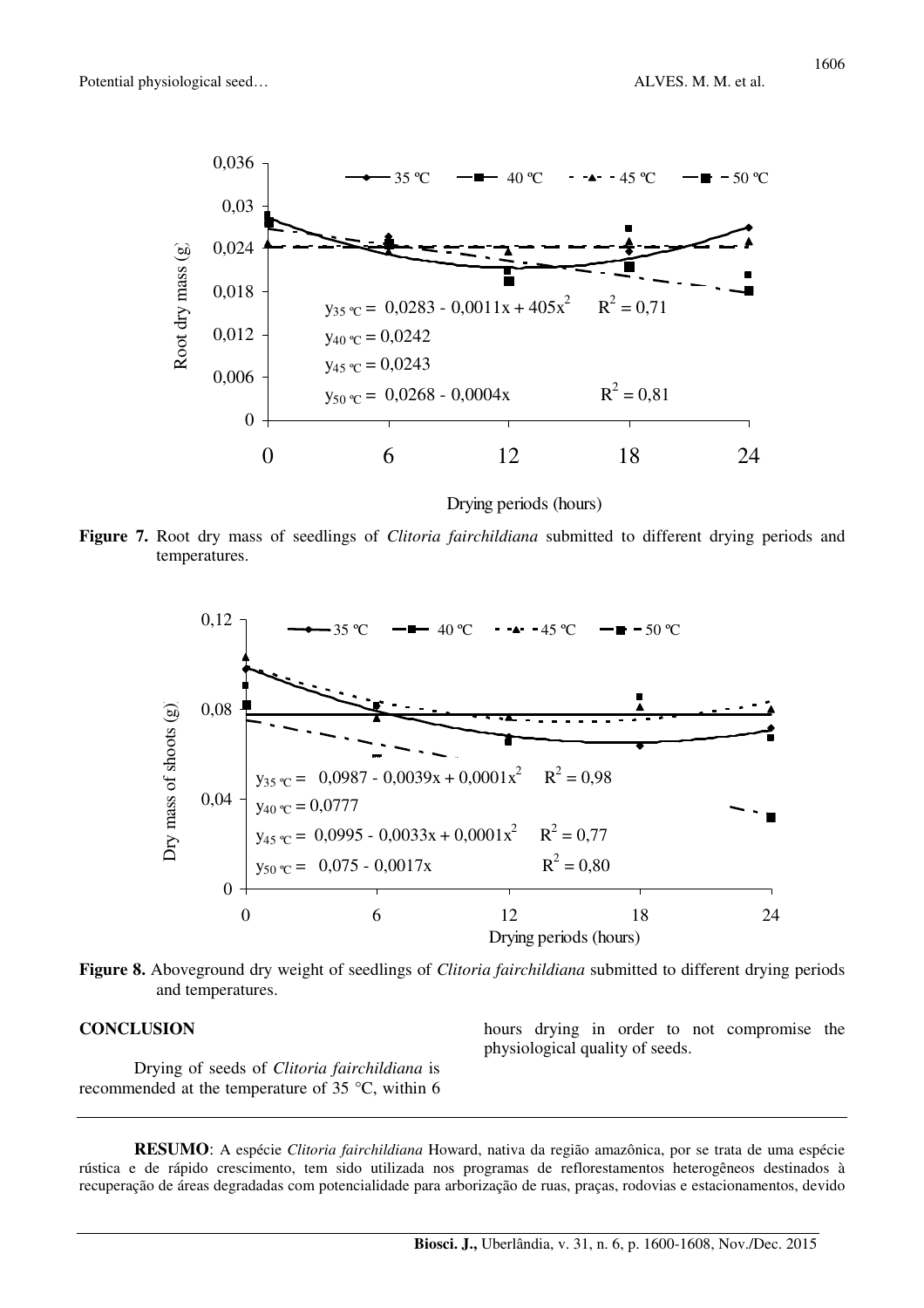à sua copa larga e frondosa. O presente trabalho foi conduzido no Laboratório de Análises de Sementes do Centro de Ciências Agrárias da Universidade Federal da Paraíba. Dessa forma, objetivou-se avaliar o potencial fisiológico de sementes de *C. fairchildiana* submetidas a diferentes períodos de secagem. O delineamento experimental utilizado foi inteiramente ao acaso, com os tratamentos distribuídos em arranjo fatorial 4 x 5,(temperaturas e períodos). Preliminarmente determinou-se o teor de água das sementes para cada período de secagem (0, 6, 12, 18 e 24 horas). Para a avaliação do efeito das temperaturas (35, 40, 45 e 50 °C) foram realizados os seguintes testes: teor de água, germinação, índice de velocidade de germinação (IVG), bem como comprimento e massa seca de parte raízes e parte aérea das plântulas. Para a secagem de sementes de *C. fairchildiana* é recomendada à temperatura de 35 °C por até 6 horas de exposição à secagem sem comprometer a qualidade fisiológica de suas sementes.

**PALAVRAS - CHAVE:** Sombreiro. Espécie florestal. Dessecação. Teor de água.

#### **REFERENCES**

BRASIL. Ministério da Agricultura, Pecuária e Abastecimento. **Regras para análise de sementes**. Secretaria de Defesa Agropecuária. Brasília: MAPA/ACS, 2009. 395p.

BARROS, D. I.; BRUNO, R. L. A.; NUNES, H. V.; MENDONÇA, R. M. N.; PEREIRA, W. E. Tecnologia de sementes de mangaba (*Hancornia speciosa* Gomes). **Revista Acta Tecnológica**, Monte Castelo, v. 5, n. 1, p. 31-43, 2010.

CARDOSO, E. A.; ALVES, E. U.; ALVES A. U. Qualidade de sementes de pitombeira em função do período e da temperatura de secagem. **Semina: Ciências Agrárias**, Londrina, v. 36, n. 1, p. 7-16, 2015. http://dx.doi.org/10.5433/1679-0359.2015v36n1p7

CARVALHO, N. M. and NAKAGAWA, J. **Sementes: ciência, tecnologia e produção**. 5.ed. Jaboticabal: FUNEP, 2012. 590p.

LORENZI, H. **Árvores brasileiras**: Manual de identificação e cultivo de plantas arbóreas nativas do Brasil. 2.ed. Nova Odessa: Plantarum, 2009. 368p.

MAGUIRE, J. D. Speed of germination aid in selection and evaluation for seeding emergence and vigor. **Crop Science**, Madison, v. 2, n. 2, p. 76-177, 1962.

MARCOS FILHO, J. **Fisiologia de sementes de plantas cultivadas**. Piracicaba: FEALQ, 2005. 495p.

MARTINS, L.; LAGO, A. A.; SALES, W. R. M. Conservação de sementes de ipê-amarelo *(tabebuia chrysotricha* (mart. ex A. DC.) standl.) em função do teor de água das sementes e da temperatura do armazenamento **Revista Brasileira de Sementes**, Londrina, v. 31, n. 2, p. 86-95, 2009. http://dx.doi.org/10.1590/S0100-67622012000200001

MATHEUS, M. T. VIEIRA, B. C.; OLIVEIRA, S. A. S.; BACELAR, M. Tolerância à dessecação em sementes de sucupira (*Bowdichia virgilioides* kunth.) **-** Fabaceae. **Revista Caatinga**, Mossoró, v. 22, n. 4, p. 89-92, 2009. http://www.redalyc.org/articulo.oa?id=237117843015

NAKAGAWA, J. Testes de vigor baseados no desempenho das plântulas. In: KRZYZANOSKI, F.C. et al. (Ed.). **Vigor de sementes: conceitos e testes**. Londrina: ABRATES, 1999. p.2.1-2.24.

NASCIMENTO, I. L. Determinação de metodologias para teste de germinação e vigor de sementes de quixabeira (*Bumelia obtusifolia* Roem et Schult. Var. Excelsa (DC) Mig.). **Revista Árvore**, Viçosa, v. 37, n. 4, p. 701-706, 2013. http://dx.doi.org/10.1590/S0100-67622013000400013.

OLIVEIRA, L. M.; SILVA, E. O.; BRUNO, R. L. A.; ALVES,E.U. Períodos e ambientes de secagem na qualidade de sementes de *Genipa americana* L. **Semina: Ciências Agrárias**, Londrina, v. 32, n. 2, p. 495-502, 2011. http://dx.doi.org/10.5433/1679-0359.2011v32n2p495